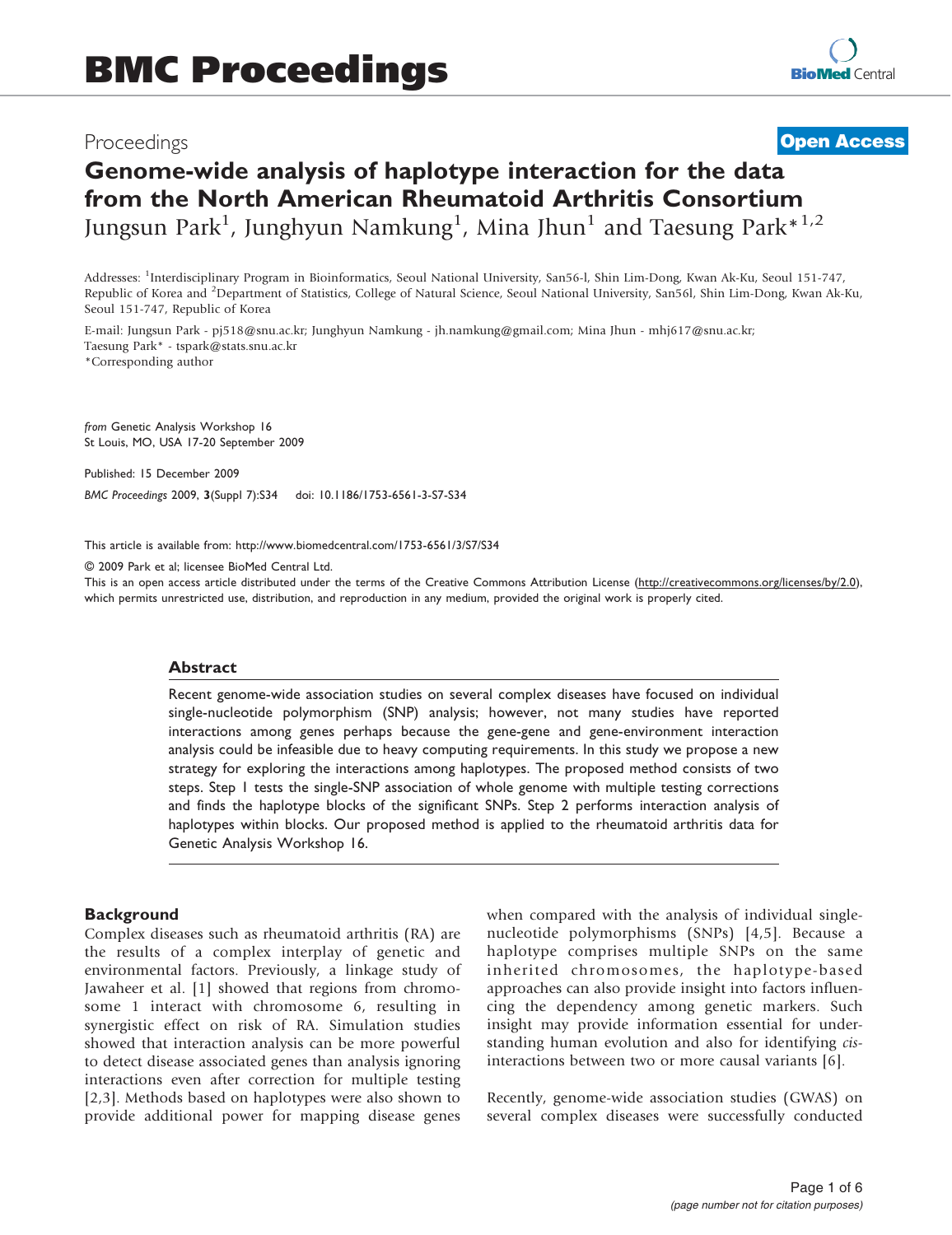and some promising results with putative disease-related genes were reported [[7](#page-4-0)-[9](#page-5-0)]. However, analyses from those studies only considered individual SNPs, and not many studies have reported interactions among genes in GWAS because the gene-gene and gene-environment interaction analysis could be infeasible due to heavy computing times. For example, the North American Rheumatoid Arthritis Consortium (NARAC) data for the genetic data analysis workshop (GAW16) contains 545,080 SNPgenotype fields from the Illumina 550 k chip. Note that more than  $10^{11}$  interaction models are possible for all pairs of SNPs in this data set, which requires enormous computing times.

In this study, we propose genome-wide analysis of haplotype interaction (GWAHI) to discover interactions between unlinked regions based on haplotypes. The proposed GWAHI consists of the following two steps: Step 1 tests the single-SNP association of whole genome with multiple testing corrections and finds the haplotype blocks of the significant SNPs, and Step 2 performs interaction analysis of haplotypes within blocks. Our proposed GWAHI is applied to the RA data for GAW16.

# Methods

### **Data**

In the GAW16 RA data, genotypes for 545,080 SNPs from total 2,062 individuals were provided. The samples consisted of 868 patients and 1,194 controls. We excluded outliers of population stratification test performed by Egenstrat [[10\]](#page-5-0) and samples showing sex matching error tested by PLINK [[11](#page-5-0)]. We also excluded SNPs with minor allele frequency less than 5% or with the significance level of  $10^{-6}$  for Hardy-Weinberg equilibrium test. After data cleaning, 491,345 SNPs and 2,048 samples were used in our analysis.

# Single-SNP association test

We tested for additive and co-dominant genetic models using PLINK [[11](#page-5-0)]. For the additive model we used logistic–genotypic option in PLINK, which provided a test based on logistic regression; for the co-dominant model we used model option in PLINK, which provided a  $\chi^2$  test. Both tests were performed over the whole genome. For multiple-testing correction, we applied the Bonferoni correction. SNPs were selected if they showed significant association results with  $p$ -values less than  $1.03 \times 10^{7}$ .

# Haplotype block construction and association test

We constructed haplotype blocks for each chromosome using Haploview [\[12](#page-5-0)] and Gabriel's block definition. Next, we identified haplotype blocks containing one or more SNPs chosen from the individual SNP test. We also included haplotype blocks that showed significant association (*p*-value < 5.35  $\times$  10<sup>-7</sup>). The haplotype association test was also performed by PLINK [\[11](#page-5-0)]. We used hap-assoc option in PLINK, which generated haplotype-specific tests (1 df).

# Haplotype interaction

Association tests using haplotype interaction were conducted using the method introduced by Becker et al. [\[3\]](#page-4-0) and implemented in program FAMHAP. FAMHAP uses the expectation-maximization algorithm to obtain maximum-likelihood estimates of the haplotype frequencies at each of the unlinked regions for pooled case-control samples. Then, a contingency table was constructed that comprises rows referring to disease status and columns referring to multi-region haplotype configurations. For association tests, the usual chi-square tests and permutation tests were performed [[3](#page-4-0)].

# **Results**

# Single-SNP and haplotype association analysis

SNP and haplotype association analysis identified 411 significant SNPs and 146 haplotype blocks, among which 255 SNPs and 133 haplotypes were from chromosome 6. The distribution of the significant SNPs over the chromosome is shown in [Figure 1](#page-2-0). Among 411 SNPs, 219 SNPs overlapped and were included in the identified haplotype blocks. In order to see how much influence the significant SNPs have on the significance of the haplotype blocks, we calculated the correlation coefficient between the  $p$ -values of overlapped SNPs and haplotype blocks. After the logtransformation of p-values, the correlation coefficients were 0.7295 (*p*-value <  $1.0 \times 10^{-15}$ ) for the additive model and 0.8036 (*p*-value <  $1.0 \times 10^{-15}$ ) for the codominant model. Thus, we conclude that the significant SNPs have much influence on the significance of the haplotype blocks. We also computed the correlation coefficients focusing only on chromosome 6. For the 211 overlapped SNPs, we obtained very similar correlation coefficients. When we mapped the significant SNPs using dbSNP database [\[13\]](#page-5-0), 238 unique genes or putative genes were identified. Many SNPs and blocks were located in the human leukocyte antigen (HLA) regions, as presented in [Table 1](#page-2-0). Some of our results reconfirmed the previous findings on genetic factors attributable to RA risk reported in the OMIM database [\[14\]](#page-5-0). For example, PTPN22 on chromosome 1, TRAF1 on chromosome 9, and NFKBIL1, HLA-C, and HLA-G on chromosome 6 were also detected by our association analysis. Pathway mapping of the 238 identified genes showed that 51 genes were matched with 60 KEGG pathways (Additional File [1](#page-4-0)), among which 18 KEGG pathways were related to immune responses and signaling pathways.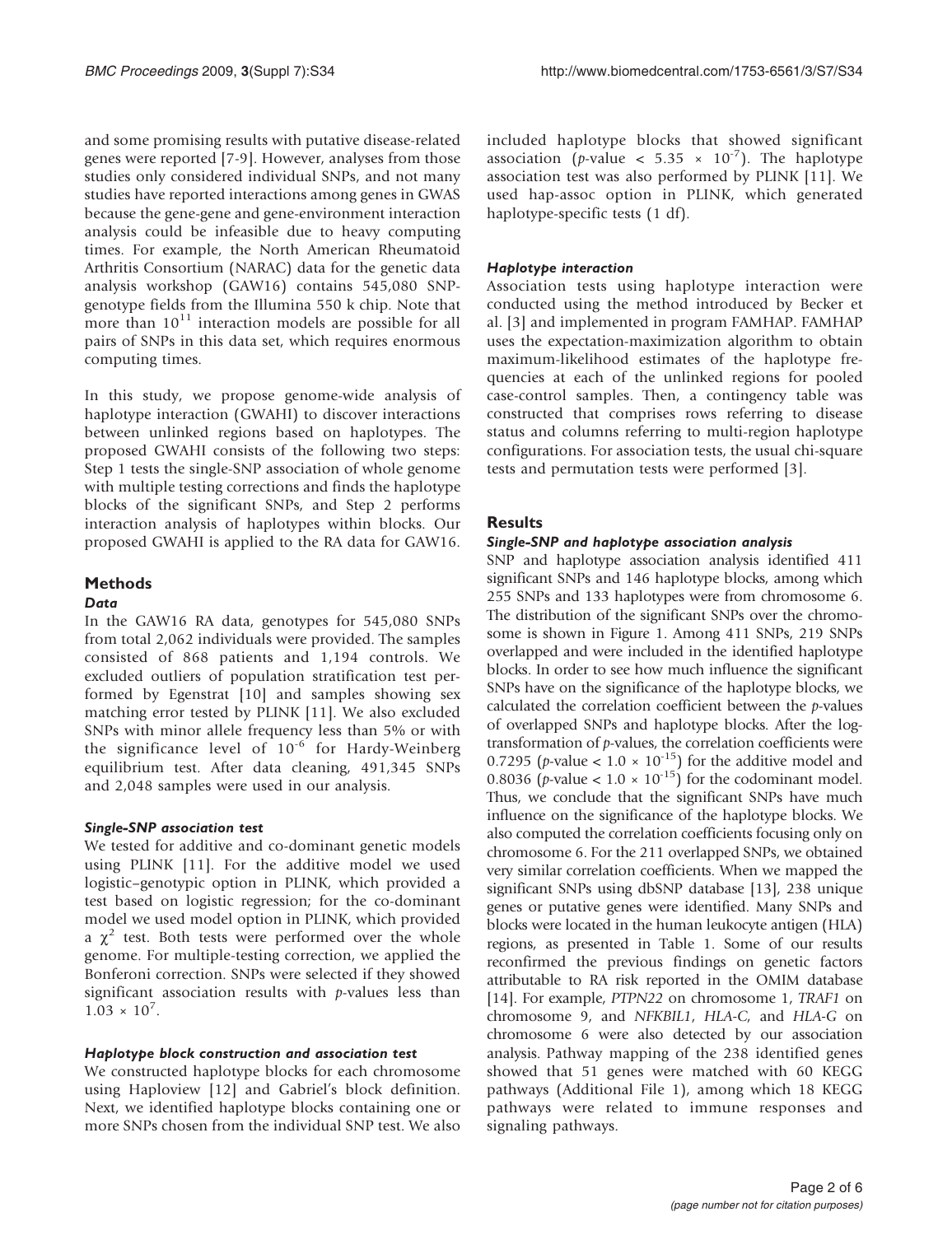<span id="page-2-0"></span>

The proportion of significant SNPs and haplotype blocks from the single association tests. In our single association analysis, 62% of the significant SNP and 91% of the significant haplotypes were located in chromosome 6. There were no significant markers in chromosome 14.

|  |  | Table 1: The genes containing significant SNPs and haplotype |  |  |
|--|--|--------------------------------------------------------------|--|--|
|  |  | blocks and comprising the HLA regions                        |  |  |

| <b>HLA</b> class | Locus name     | No. SNPs | No. haplotypes |
|------------------|----------------|----------|----------------|
| Class I          | HLA-C          |          |                |
|                  | HLA-E          |          |                |
|                  | HLA-F          |          |                |
|                  | HLA-G          |          |                |
|                  | HLA-H          | 7        |                |
|                  | <b>HLA-80</b>  |          |                |
| Class II         | HLA-DMA        | ŋ        |                |
|                  | <b>HLA-DMB</b> | O        |                |
|                  | HLA-DOA        |          | 7              |
|                  | HLA-DOB        |          | 2              |
|                  | HLA-DPA I      | 4        |                |
|                  | HLA-DQA I      | O        |                |
|                  | HLA-DQA2       |          |                |
|                  | HLA-DQBI       |          |                |
|                  | HLA-DQB2       |          |                |
|                  | <b>HLA-DRA</b> | O        |                |
|                  | HLA-DRB9       | 2        |                |

We identified the functional class of the significant SNPs, among which 23 SNPs were non-synonymous [\(Table 2\)](#page-3-0). We then tested whether the amino-acid substitution caused by the non-synonymous SNPs affects protein function damaging using the SIFT program. SIFT predicts whether an amino acid substitution affects protein function based on sequence homology and the physical properties of amino acids [\[15](#page-5-0)].

We determined out that two non-synonymous SNPs were not functionally tolerant and were reported as linked to disease in OMIM [\[14\]](#page-5-0). One of the non-synonymous SNPs was rs2075800, which was reported to be related with sarcoidosis [[16](#page-5-0)], an immune system disorder characterized by non-caseating granulomas [\[17\]](#page-5-0). The other SNP was rs2476601 in PTPN22, which was reported to be associated with four separate autoimmune phenotypes: type I diabetes mellitus, RA, systemic lupus erythematosus, and Hashimoto thyroiditis [\[18\]](#page-5-0).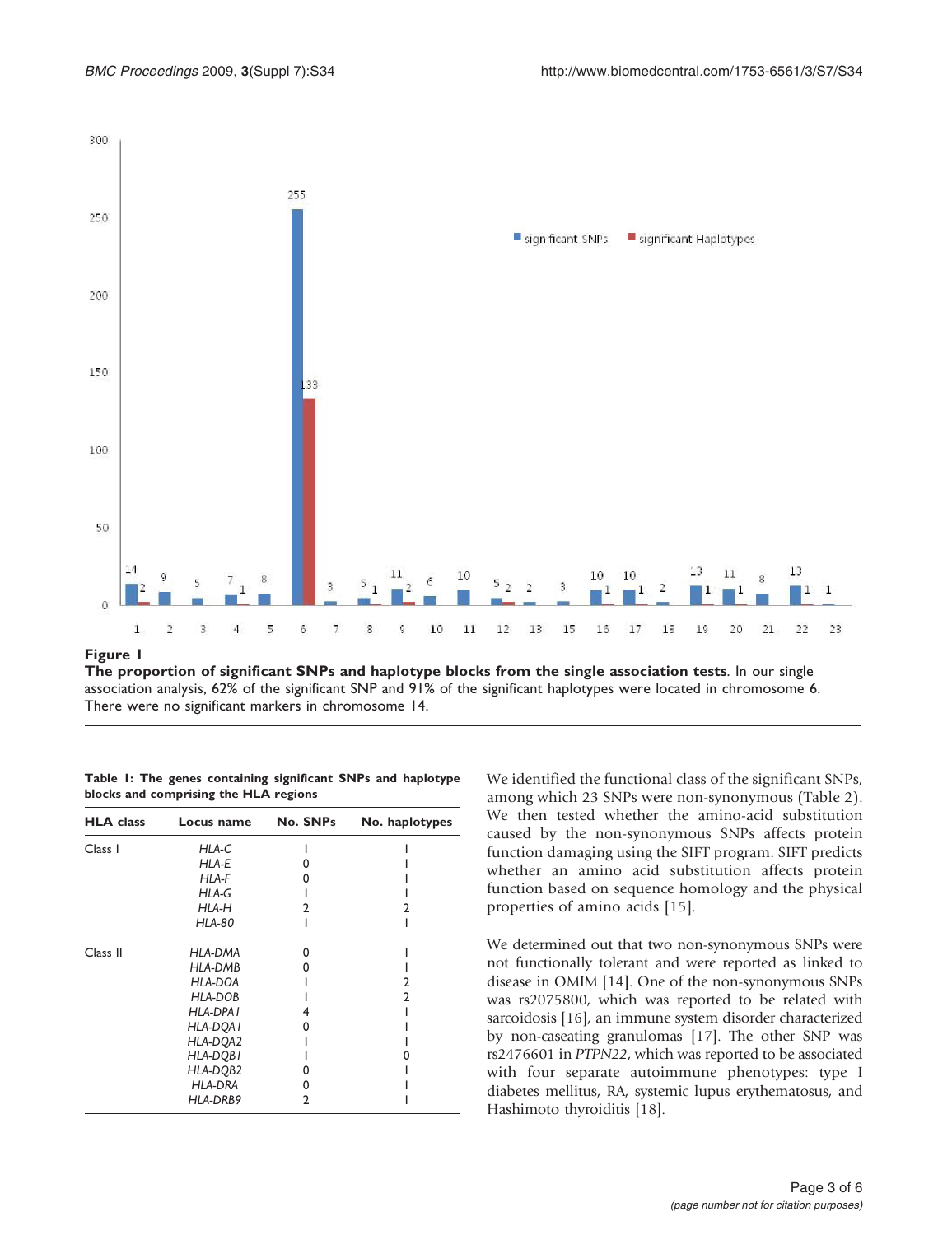<span id="page-3-0"></span>

|  |  |  |  |  | Table 2: The functional class of significant SNPs |  |
|--|--|--|--|--|---------------------------------------------------|--|
|--|--|--|--|--|---------------------------------------------------|--|

| <b>Function class</b> | No. SNPs |  |  |  |  |
|-----------------------|----------|--|--|--|--|
| Intron                | 127      |  |  |  |  |
| <b>UTR</b>            | 23       |  |  |  |  |
| Cds-nonsynonymous     | 23       |  |  |  |  |
| Cds-synonymous        |          |  |  |  |  |
| Locus                 | 32       |  |  |  |  |

#### Haplotype block construction and association test

We started to construct haplotype blocks from the shortest chromosome 22 sequentially. Due to lack of memory space in our system (6 GB memory), computation was completed only for the chromosomes up to 18. In order to handle memory problem, we split the whole chromosome into several short regions containing 10,000 SNPs (60 Mb). Each split region was defined to have 500 overlap SNPs (3 Mb) overlapping with its neighbor regions. Then we reconstructed the haplotype blocks for each region and merged them using the overlapping regions. Through the split-and-merge haplotype reconstruction, a total of 93,397 haplotype blocks were constructed. The average block length was 17055.5 base-pairs (median, 7638 base-pairs), and one block included 4.3 SNPs on average (median, 3 SNPs). Finally, 338 haplotype blocks were selected, which contained either significant SNPs or haplotype blocks.

#### Haplotype interaction

For Step 2, we conducted the interaction analysis for all pairs of the 338 haplotype blocks. The interaction analysis selected 46,995 haplotype pairs from 56,953 possible pairs (Bonferoni corrected p-value  $\lt$  8.78  $\times$  10<sup>-7</sup>). Among the

Table 3: Significant SNPs from the SNP association tests

detected haplotype pairs, 13,563 were from chromosome 6; 25,300 pairs included one haplotype from chromosome 6; 8,132 pairs were not from chromosome 6. We then constructed a haplotype-based network graph in which each node represents a haplotype. This network graph illustrates an overview of haplotype interactions. Each edge represents an interaction of a pair of haplotypes. The more haplotypes connected, the more interactions exist between the haplotypes. We identified 39 hub haplotypes that highly interacted with other haplotypes. Twenty-two of the hub haplotype were located in 15 gene regions: PSORS1C1, BAT2, LY6G5C, BAT5, LY6G6D, TNXB, CREBL1, NOTCH4, LOC401252, C6orf10, BTNL2, HLA-DRA, HLA-DRB9, HLA-DQA1, and TAP2. Most of the hub haplotypes were located in 6p21.33-6p21.32 (MHC III regions) except one from the chromosome 7 (rs11762043).

### **Discussion**

RA is an inflammatory disease, primarily of the joints, with autoimmune features and a complex genetic component. Among the 411 SNPs we detected from the single-SNP analysis, only five were previously reported to be associated with RA. The other 406 SNPs are candidate SNPs associated with RA. We list the top ten SNPs in the Table 3; the remaining SNPs are summarized at our website [\[19\]](#page-5-0). The highlighted SNPs were selected by both the additive and codominant model. Our GWAHI analysis discovered interactions between haplotype blocks, especially 39 hub haplotypes included genes expected to be related to immune response and various signaling pathways. Further study of these genes may give us more insight into the mechanism of RA development.

| dbSNP ID               | Model      | p-Value                         | Chr | <b>Chr</b> position | <b>Allele</b> | <b>Strand</b> | Gene symbol | <b>Functional class</b> |
|------------------------|------------|---------------------------------|-----|---------------------|---------------|---------------|-------------|-------------------------|
| rs2395175 <sup>a</sup> | codominant | $2.46 \times 10^{-112}$         | 6   | 32,513,004          | A/G           | +             |             |                         |
| rs660895               | codominant | $5.05 \times 10^{-107}$         | 6   | 32,685,358          | A/G           | +             |             |                         |
| rs6910071              | codominant | $6.65 \times 10^{-94}$          | 6   | 32,390,832          | A/G           | +             | C6orf10     | intron                  |
| rs2395163              | codominant | $1.10 \times 10^{-90}$          | 6   | 32,495,787          | C/T           | +             |             |                         |
| rs3763312              | codominant | $1.87 \times 10^{-86}$          | 6   | 32,484,326          | A/G           | $\ddot{}$     | BTNL2       | locus                   |
| rs3763309              | codominant | $2.06 \times 10^{-86}$          | 6   | 32.483.951          | A/C           | +             | BTNL2       | locus                   |
| rs9275224              | codominant | $5.96 \times 10^{-86}$          | 6   | 32.767.856          | A/G           | +             |             |                         |
| rs6457617              | codominant | 6.83 $\times$ 10 <sup>-75</sup> | 6   | 32,771,829          | C/T           | +             |             |                         |
| rs9271568              | codominant | $1.44 \times 10^{-66}$          | 6   | 32,698,441          | A/G           | +             |             |                         |
| rs2395185              | codominant | $8.68 \times 10^{-65}$          | 6   | 32,541,145          | G/T           | $\ddot{}$     |             |                         |
| rs660895               | additive   | $1.40 \times 10^{-62}$          | 6   | 32,685,358          | A/G           | +             |             |                         |
| rs9271568              | additive   | $5.33 \times 10^{-56}$          | 6   | 32,698,441          | A/G           | +             |             |                         |
| rs2395185              | additive   | $3.30 \times 10^{-55}$          | 6   | 32,541,145          | G/T           | $\ddot{}$     |             |                         |
| rs6910071              | additive   | $7.28 \times 10^{-55}$          | 6   | 32.390.832          | A/G           | $\ddot{}$     | C6orf10     | intron                  |
| rs2395163              | additive   | $2.58 \times 10^{-54}$          | 6   | 32.495.787          | C/T           | +             |             |                         |
| rs2516049              | additive   | $4.74 \times 10^{-53}$          | 6   | 32,678,378          | A/G           |               |             |                         |
| rs477515               | additive   | $1.25 \times 10^{-52}$          | 6   | 32,677,669          | C/T           | ٠             |             |                         |
| rs3763309              | additive   | $4.34 \times 10^{-52}$          | 6   | 32,483,951          | A/C           | +             | BTNL2       | locus                   |
| rs3763312              | additive   | $5.29 \times 10^{-51}$          | 6   | 32,484,326          | A/G           | +             | BTNL2       | locus                   |
| rs2395175              | additive   | $6.53 \times 10^{-50}$          | 6   | 32,513,004          | A/G           | +             |             |                         |

<sup>a</sup>Bold text indicates that the SNPs are selected by both the additive and codominant model.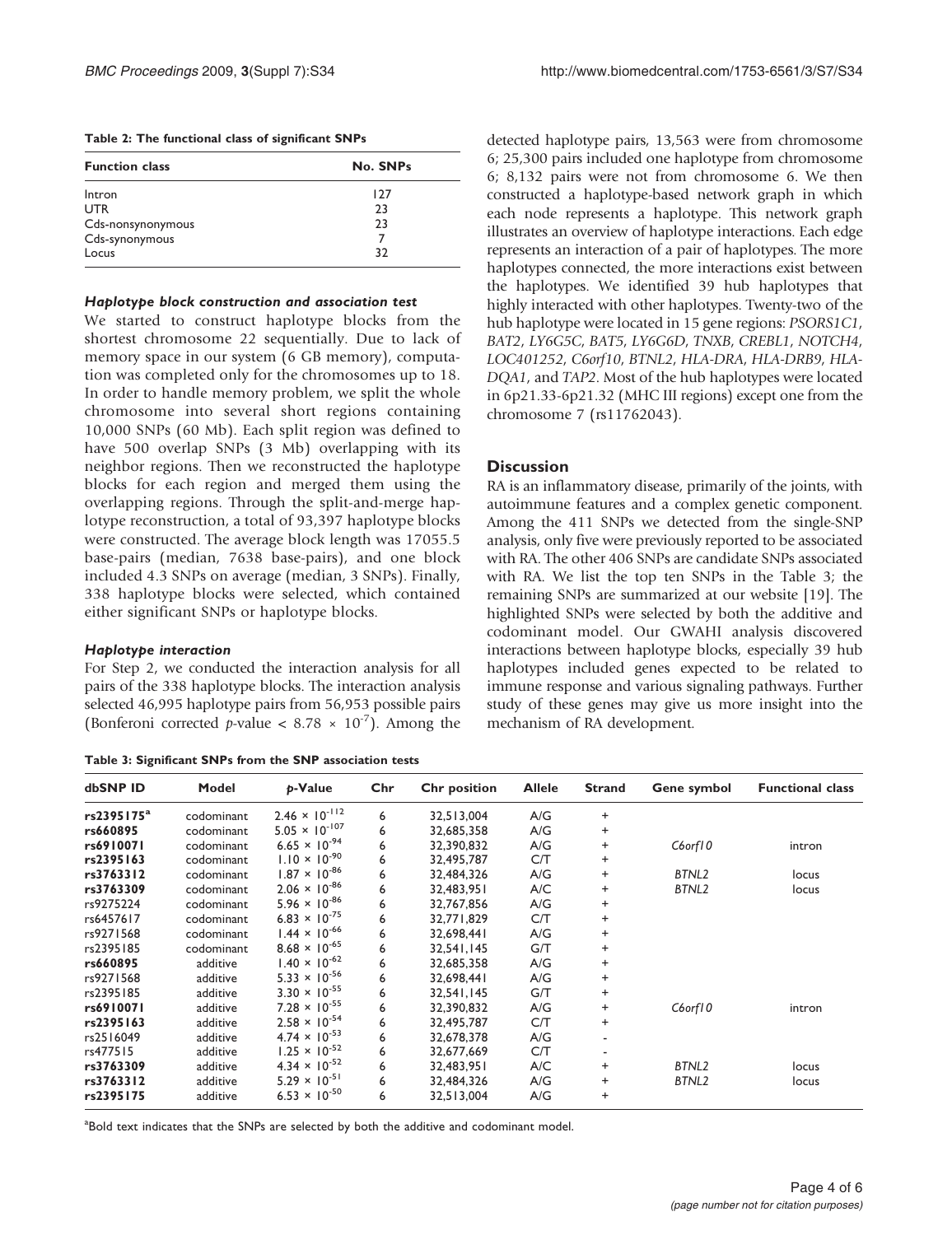<span id="page-4-0"></span>We provide a new strategy for exploring the interactions among haplotypes in genome-wide association analysis. Our proposed GWAHI narrowed down the set of important haplotype blocks for assessing evidence of interactions using a two-step analysis. For our haplotype interaction analysis, we included not only significant haplotype blocks but also haplotype blocks containing significantly associated SNPs. This could give us more insight of the relationships between the significant SNP and the significant halotypes.

We used the two-step approach to minimize the computational burden by reducing the number of haplotypes. In our analysis, the computational time was reasonable (12 hours using 10 nodes: Dual Core AMD Opteron(TM) Processor 270 CPU, 6 G memory). However, in this twostep approach the haplotype interactions without main effects cannot be detected at Step 1 and thus cannot be included in interaction analysis at Step 2. If we included these haplotypes in interaction analysis, then the computational time would increase exponentially due to the increase of the number of haplotypes. Thus, it is a challenge to handle this computational burden more efficiently for successful GAWHI.

Our haplotype interaction analysis was conducted using the program FAMHAP. The range of permutation  $p$ -values was dependent on the number of simulations. The *p*-value becomes zero when it is below  $1.0 \times 10^{-4}$  in the default setting (simulation time,  $1 \times 10^4$ ). Thus, the rank of the lowest *p*-values (*p*-value = 0) is unattainable. Even though we increased the simulation time to the  $1.0 \times 10^8$ , we still had the same problem. As the simulation time increased, the computing time increased exponentially (from 8 second for the default setting to 8 hours for the 1.01.0  $\times$  $10^8$  simulation time for one run). In order to get higher resolution of the corrected p-values, we computed the p-values of the chi-square statistics from FAMHAP program by using the chi-square distribution and then applied Bonferroni correction. In fact, the non-zero permutation p-values from FAMHAP did not differ much from the corrected p-values computed by chi-square statistics.

### List of abbreviations used

GAW: Genetic Analysis Workshop; GWAHI: Genomewide analysis of haplotype interaction; GWAS: Genomewide association studies; HLA: Human leukocyte antigen; NARAC: North American Rheumatoid Arthritis Consortium; RA: Rheumatoid arthritis; SNP: Singlenucleotide polymorphism.

# Competing interests

The authors declare that they have no competing interests.

### Authors' contributions

JP carried out the data preprocessing and statistical analysis and drafted the manuscript. JN participated in the study design and helped to draft the manuscript. MJ participated in the data preprocessing. TP conceived of the study, participated in its design and coordination, and helped to draft the manuscript. All authors read and approved the final manuscript.

### Additional material

### Additional file 1

Genes matched to KEGG pathways among those identified by haplotype interaction analysis. Click here for file [http://www.biomedcentral.com/content/supplementary/1753- 6561-3-S7-S34-S1.pdf]

### Acknowledgements

This work was supported by the National Research Laboratory Program of Korea Science and Engineering Foundation (M10500000126) and fellowship of Seoul Citizen in Science.

This article has been published as part of BMC Proceedings Volume 3 Supplement 7, 2009: Genetic Analysis Workshop 16. The full contents of the supplement are available online at [http://www.biomedcentral.com/](http://www.biomedcentral.com/1753-6561/3?issue=S7) [1753-6561/3?issue=S7](http://www.biomedcentral.com/1753-6561/3?issue=S7).

### References

- 1. Jawaheer D, Seldin MF, Amos CI, Chen WV, Shigeta R, Etzel C, Damle A, Xiao X, Chen D, Lum RF, Monteiro J, Kern M, Criswell LA, Albani S, Nelson JL, Clegg DO, Pope R, Schroeder HW Jr, Bridges SL Jr, Pisetsky DS, Ward R, Kastner DL, Wilder RL, Pincus T, Callahan LF, Flemming D, Wener MH, Gregersen PK and North American Rheumatoid Arthritis Consortium: [Screening the](http://www.ncbi.nlm.nih.gov/pubmed/12687532?dopt=Abstract) [genome for rheumatoid arthritis susceptibility genes: a](http://www.ncbi.nlm.nih.gov/pubmed/12687532?dopt=Abstract) [replication study and combined analysis of 512 multicase](http://www.ncbi.nlm.nih.gov/pubmed/12687532?dopt=Abstract) [families.](http://www.ncbi.nlm.nih.gov/pubmed/12687532?dopt=Abstract) Arthritis Rheum 2003, 48:906-916.
- 2. Marchini J, Donnelly P and Cardon LR: [Genome-wide strategies](http://www.ncbi.nlm.nih.gov/pubmed/15793588?dopt=Abstract) [for detecting multiple loci that influence complex diseases.](http://www.ncbi.nlm.nih.gov/pubmed/15793588?dopt=Abstract) Nat Genet 2005, 37:413–417.
- 3. Becker T, Schumacher J, Cichon S, Baur MP and Knapp M: [Haplotype interaction analysis of unlinked regions.](http://www.ncbi.nlm.nih.gov/pubmed/16240441?dopt=Abstract) Genet Epidemiol 2005, 29:313–322.
- 4. Akey J, Jin L and Xiong M: [Haplotypes vs single marker linkage](http://www.ncbi.nlm.nih.gov/pubmed/11313774?dopt=Abstract) [disequilibrium tests: what do we gain?.](http://www.ncbi.nlm.nih.gov/pubmed/11313774?dopt=Abstract) Eur J Hum Genet 2001,  $9:291 - 300$ .
- 5. Schaid DJ: [Evaluating associations of haplotypes with traits.](http://www.ncbi.nlm.nih.gov/pubmed/15543638?dopt=Abstract) Genet Epidemiol 2004, 27:348–364.
- 6. Liu N, Zhang K and Zhao H: [Haplotype-association analysis.](http://www.ncbi.nlm.nih.gov/pubmed/18358327?dopt=Abstract) Adv Genet 2008, 60:335–405.
- 7. Scott LJ, Mohlke KL, Bonnycastle LL, Willer CJ, Li Y, Duren WL, Erdos MR, Stringham HM, Chines PS, Jackson AU, Prokunina-Olsson L, Ding CJ, Swift AJ, Narisu N, Hu T, Pruim R, Xiao R, Li XY<br>Conneely KN, Riebow NL, Sprau AG, Tong M, White PP,<br>Hetrick KN, Barnhart MW, Bark CW, Goldstein JL, Watkins L<br>Xiang F, Saramies J, Buchanan TA, Watanabe R Tuomilehto J, Collins FS and Boehnke M: [A genome-wide](http://www.ncbi.nlm.nih.gov/pubmed/17463248?dopt=Abstract) [association study of type 2 diabetes in Finns detects multiple](http://www.ncbi.nlm.nih.gov/pubmed/17463248?dopt=Abstract) [susceptibility variants.](http://www.ncbi.nlm.nih.gov/pubmed/17463248?dopt=Abstract) Science 2007, 316:1341–1345.
- 8. Liu Y, Helms C, Liao W, Zaba LC, Duan S, Gardner J, Wise C, Miner A, Malloy MJ, Pullinger CR, Kane JP, Saccone S, Worthington J, Bruce I, Kwok PY, Menter A, Krueger J, Barton A, Saccone NL and Bowcock AM: [A genome-wide association study of psoriasis](http://www.ncbi.nlm.nih.gov/pubmed/18369459?dopt=Abstract) [and psoriatic arthritis identifies new disease loci.](http://www.ncbi.nlm.nih.gov/pubmed/18369459?dopt=Abstract) PLoS Genet 2008, 4:e1000041.